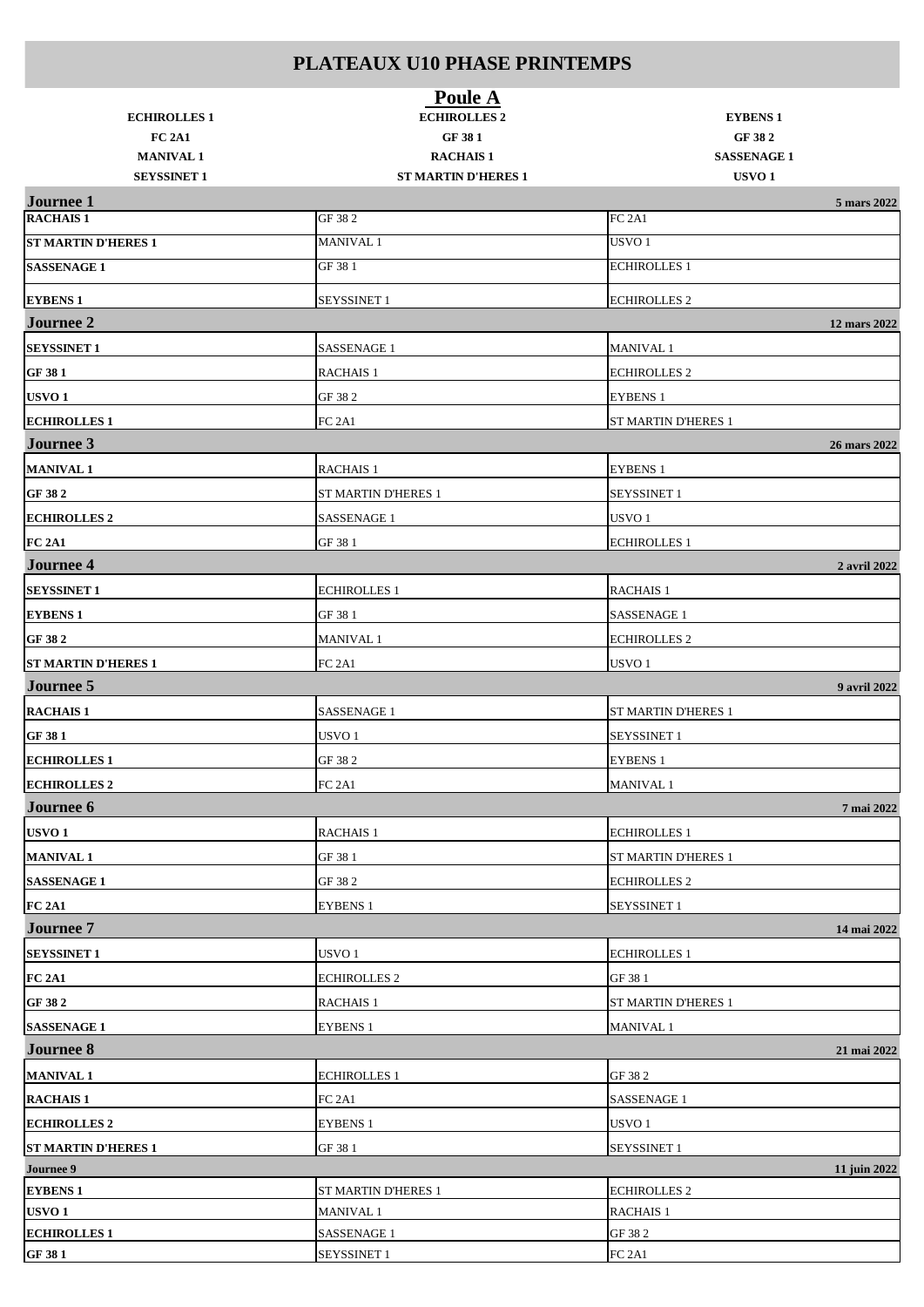| 2 ROCHERS 1                | Poule B<br>2 ROCHERS 2 | <b>ECHIROLLES 3</b>        |
|----------------------------|------------------------|----------------------------|
| <b>EYBENS 3</b>            | GF 383                 | <b>MISTRAL 1</b>           |
| <b>POISAT</b>              | <b>SASSENAGE 2</b>     | <b>SEYSSINET 2</b>         |
| <b>SEYSSINET 3</b>         | <b>SEYSSINS 1</b>      | <b>ST MARTIN D'HERES 2</b> |
| <b>Journee 1</b>           |                        | 5 mars 2022                |
| GF 383                     | 2 ROCHERS 2            | <b>EYBENS 3</b>            |
| <b>SEYSSINS 1</b>          | <b>POISAT</b>          | MISTRAL 1                  |
| <b>SASSENAGE 2</b>         | 2 ROCHERS 1            | <b>SEYSSINET 2</b>         |
| <b>ST MARTIN D'HERES 2</b> | <b>ECHIROLLES 3</b>    | SEYSSINET 3                |
| <b>Journee 2</b>           |                        | 12 mars 2022               |
| <b>ECHIROLLES 3</b>        | SASSENAGE 2            | <b>POISAT</b>              |
| 2 ROCHERS 1                | GF 38 3                | <b>SEYSSINET 3</b>         |
| <b>MISTRAL 1</b>           | 2 ROCHERS 2            | ST MARTIN D'HERES 2        |
| <b>SEYSSINET 2</b>         | <b>EYBENS 3</b>        | <b>SEYSSINS 1</b>          |
| Journee 3                  |                        | 26 mars 2022               |
| <b>POISAT</b>              | GF 38 3                | ST MARTIN D'HERES 2        |
| 2 ROCHERS 2                | <b>SEYSSINS 1</b>      | <b>ECHIROLLES 3</b>        |
| <b>SEYSSINET 3</b>         | SASSENAGE 2            | MISTRAL 1                  |
| <b>EYBENS 3</b>            | 2 ROCHERS 1            | SEYSSINET 2                |
| <b>Journee 4</b>           |                        | 2 avril 2022               |
| <b>ECHIROLLES 3</b>        | <b>SEYSSINET 2</b>     | GF 38 3                    |
| <b>ST MARTIN D'HERES 2</b> | 2 ROCHERS 1            | SASSENAGE 2                |
| 2 ROCHERS 2                | <b>POISAT</b>          | <b>SEYSSINET 3</b>         |
| <b>SEYSSINS 1</b>          | <b>EYBENS 3</b>        | <b>MISTRAL 1</b>           |
| Journee 5                  |                        | 9 avril 2022               |
| GF 383                     | SASSENAGE 2            | <b>SEYSSINS 1</b>          |
| 2 ROCHERS 1                | <b>MISTRAL 1</b>       | <b>ECHIROLLES 3</b>        |
| <b>SEYSSINET 2</b>         | 2 ROCHERS 2            | ST MARTIN D'HERES 2        |
| <b>SEYSSINET 3</b>         | <b>EYBENS 3</b>        | <b>POISAT</b>              |
| Journee 6                  |                        | 7 mai 2022                 |
| <b>MISTRAL 1</b>           | GF 38 3                | <b>SEYSSINET 2</b>         |
| <b>POISAT</b>              | 2 ROCHERS 1            | <b>SEYSSINS 1</b>          |
| <b>SASSENAGE 2</b>         | 2 ROCHERS 2            | SEYSSINET 3                |
| <b>EYBENS 3</b>            | ST MARTIN D'HERES 2    | <b>ECHIROLLES 3</b>        |
| <b>Journee 7</b>           |                        | 14 mai 2022                |
| <b>ECHIROLLES 3</b>        | MISTRAL 1              | SEYSSINET 2                |
| <b>EYBENS 3</b>            | <b>SEYSSINET 3</b>     | 2 ROCHERS 1                |
| 2 ROCHERS 2                | GF 38 3                | <b>SEYSSINS 1</b>          |
| <b>SASSENAGE 2</b>         | ST MARTIN D'HERES 2    | <b>POISAT</b>              |
| <b>Journee 8</b>           |                        | 21 mai 2022                |
| <b>POISAT</b>              | <b>SEYSSINET 2</b>     | 2 ROCHERS 2                |
| GF 383                     | <b>EYBENS 3</b>        | <b>SASSENAGE 2</b>         |
| <b>SEYSSINET 3</b>         | ST MARTIN D'HERES 2    | MISTRAL 1                  |
| <b>SEYSSINS 1</b>          | 2 ROCHERS 1            | <b>ECHIROLLES 3</b>        |
| <b>Journee 9</b>           |                        | 11 juin 2022               |
| <b>ST MARTIN D'HERES 2</b> | <b>SEYSSINS 1</b>      | <b>SEYSSINET 3</b>         |
| <b>MISTRAL 1</b>           | POISAT                 | GF 38 3                    |
| <b>SEYSSINET 2</b>         | <b>SASSENAGE 2</b>     | 2 ROCHERS 2                |
| 2 ROCHERS 1                | <b>ECHIROLLES 3</b>    | <b>EYBENS 3</b>            |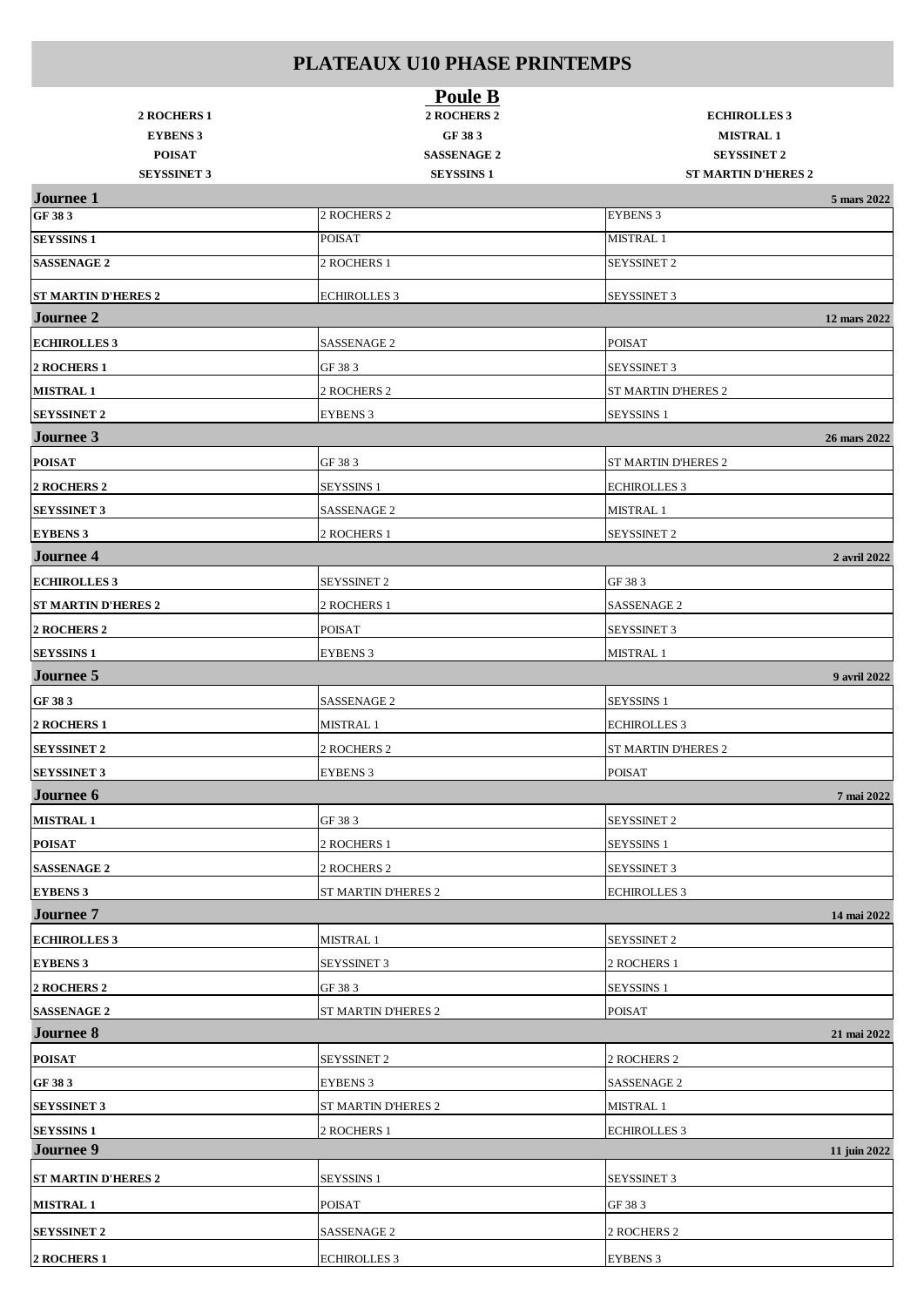|                                                 | Poule C                                 |                                    |  |
|-------------------------------------------------|-----------------------------------------|------------------------------------|--|
| <b>ABBAYE</b>                                   | <b>CROLLES 1</b>                        | <b>CROLLES 2</b>                   |  |
| <b>EYBENS 2</b>                                 | <b>GIERES</b>                           | <b>GONCELIN1</b>                   |  |
| <b>GONCELIN 2</b><br><b>ST MARTIN D'HERES 3</b> | <b>GRESIVAUDAN</b><br>USVO <sub>2</sub> | <b>MANIVAL 2</b><br><b>VERSOUD</b> |  |
| <b>Journee 1</b>                                |                                         | 5 mars 2022                        |  |
| <b>GRESIVAUDAN</b>                              | <b>CROLLES 2</b>                        | <b>MANIVAL 2</b>                   |  |
| <b>ABBAYE</b>                                   | <b>EYBENS 2</b>                         | <b>VERSOUD</b>                     |  |
| <b>ST MARTIN D'HERES 3</b>                      | <b>CROLLES 1</b>                        | <b>GONCELIN 1</b>                  |  |
| USVO <sub>2</sub>                               | <b>GIERES</b>                           | <b>GONCELIN 2</b>                  |  |
| <b>Journee 2</b>                                |                                         | 12 mars 2022                       |  |
| <b>GIERES</b>                                   | <b>ST MARTIN D'HERES 3</b>              | <b>EYBENS 2</b>                    |  |
| <b>CROLLES 1</b>                                | <b>GRESIVAUDAN</b>                      | <b>GONCELIN 2</b>                  |  |
| <b>VERSOUD</b>                                  | <b>CROLLES 2</b>                        | USVO <sub>2</sub>                  |  |
| <b>GONCELIN1</b>                                | <b>MANIVAL 2</b>                        | ABBAYE                             |  |
| Journee 3                                       |                                         | 26 mars 2022                       |  |
| <b>EYBENS 2</b>                                 | <b>GRESIVAUDAN</b>                      | USVO <sub>2</sub>                  |  |
| <b>CROLLES 2</b>                                | ABBAYE                                  | <b>GIERES</b>                      |  |
| <b>GONCELIN2</b>                                | ST MARTIN D'HERES 3                     | <b>VERSOUD</b>                     |  |
| <b>MANIVAL 2</b>                                | <b>CROLLES 1</b>                        | <b>GONCELIN 1</b>                  |  |
| <b>Journee 4</b>                                |                                         | 2 avril 2022                       |  |
| <b>GIERES</b>                                   | <b>GONCELIN 1</b>                       | <b>GRESIVAUDAN</b>                 |  |
| USVO <sub>2</sub>                               | <b>CROLLES 1</b>                        | ST MARTIN D'HERES 3                |  |
| <b>CROLLES 2</b>                                | <b>EYBENS 2</b>                         | <b>GONCELIN 2</b>                  |  |
| <b>ABBAYE</b>                                   | <b>MANIVAL 2</b>                        | <b>VERSOUD</b>                     |  |
| <b>Journee 5</b>                                |                                         | 9 avril 2022                       |  |
| <b>GRESIVAUDAN</b>                              | ST MARTIN D'HERES 3                     | ABBAYE                             |  |
| <b>CROLLES1</b>                                 | <b>VERSOUD</b>                          | <b>GIERES</b>                      |  |
| <b>GONCELIN1</b>                                | <b>CROLLES 2</b>                        | USVO <sub>2</sub>                  |  |
| <b>GONCELIN 2</b>                               | <b>MANIVAL 2</b>                        | <b>EYBENS 2</b>                    |  |
| Journee 6                                       |                                         | 7 mai 2022                         |  |
| <b>VERSOUD</b>                                  | <b>GRESIVAUDAN</b>                      | GONCELIN 1                         |  |
| <b>EYBENS 2</b>                                 | <b>CROLLES 1</b>                        | ABBAYE                             |  |
| <b>ST MARTIN D'HERES 3</b>                      | <b>CROLLES 2</b>                        | <b>GONCELIN 2</b>                  |  |
| <b>MANIVAL 2</b>                                | USVO <sub>2</sub>                       | <b>GIERES</b>                      |  |
| <b>Journee 7</b>                                |                                         | 14 mai 2022                        |  |
| <b>GIERES</b>                                   | <b>VERSOUD</b>                          | <b>GONCELIN 1</b>                  |  |
| <b>MANIVAL 2</b>                                | <b>GONCELIN 2</b>                       | <b>CROLLES 1</b>                   |  |
| <b>CROLLES 2</b>                                | <b>GRESIVAUDAN</b>                      | ABBAYE                             |  |
| <b>ST MARTIN D'HERES 3</b>                      | USVO <sub>2</sub>                       | <b>EYBENS 2</b>                    |  |
| <b>Journee 8</b>                                |                                         | 21 mai 2022                        |  |
| <b>EYBENS 2</b>                                 | <b>GONCELIN 1</b>                       | <b>CROLLES 2</b>                   |  |
| <b>GRESIVAUDAN</b>                              | <b>MANIVAL 2</b>                        | ST MARTIN D'HERES 3                |  |
| <b>GONCELIN 2</b>                               | USVO 2                                  | <b>VERSOUD</b>                     |  |
| <b>ABBAYE</b>                                   | <b>CROLLES</b> 1                        | GIERES                             |  |
| Journee 9                                       |                                         | 11 juin 2022                       |  |
| USVO <sub>2</sub>                               | ABBAYE                                  | GONCELIN 2                         |  |
| <b>VERSOUD</b>                                  | <b>EYBENS 2</b>                         | GRESIVAUDAN                        |  |
| <b>GONCELIN1</b>                                | ST MARTIN D'HERES 3                     | CROLLES <sub>2</sub>               |  |
| <b>CROLLES1</b>                                 | <b>GIERES</b>                           | MANIVAL <sub>2</sub>               |  |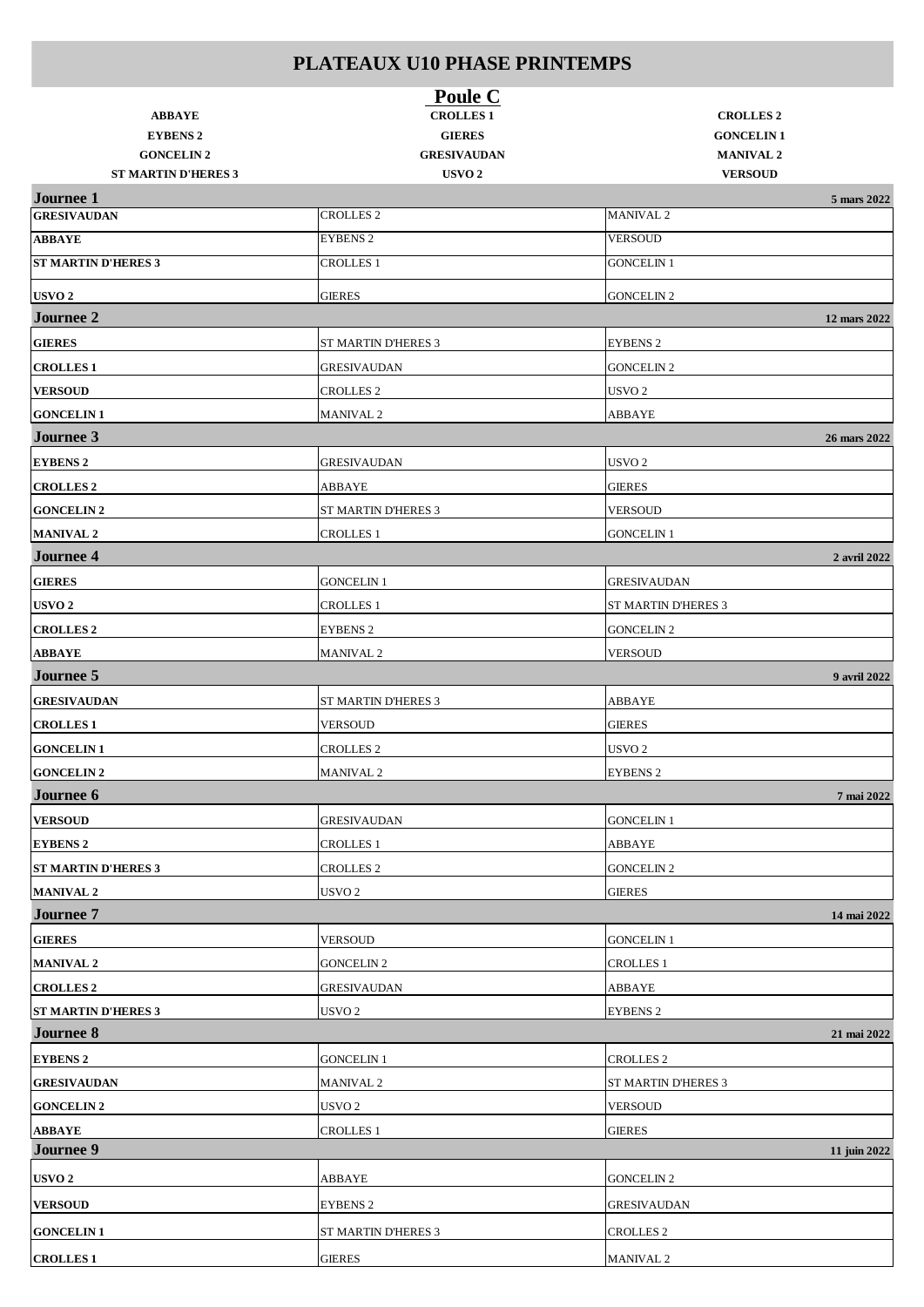| <b>FONTAINE</b><br><b>MONESTIER</b><br><b>SEYSSINS 2</b> | <b>Poule D</b><br><b>JARRIE CHAMP</b><br><b>ND MESAGE</b><br><b>ST GEORGES COMMIERS 1</b> | <b>MISTRAL 2</b><br>PONT DE CLAIX<br><b>ST GEORGES COMMIERS 2</b> |
|----------------------------------------------------------|-------------------------------------------------------------------------------------------|-------------------------------------------------------------------|
| <b>SUD ISERE</b>                                         | <b>SUSVILLE</b>                                                                           | <b>VALLEE DE LA GRESSE 2</b>                                      |
| <b>Journee 1</b><br><b>MISTRAL 2</b>                     | ST GEORGES COMMIERS 2                                                                     | 5 mars 2022<br><b>SUSVILLE</b>                                    |
| <b>FONTAINE</b>                                          | <b>JARRIE CHAMP</b>                                                                       | <b>SEYSSINS 2</b>                                                 |
| <b>ST GEORGES COMMIERS 1</b>                             | <b>ND MESAGE</b>                                                                          | <b>MONESTIER</b>                                                  |
|                                                          |                                                                                           |                                                                   |
| <b>SUD ISERE</b><br><b>Journee 2</b>                     | PONT DE CLAIX                                                                             | VALLEE DE LA GRESSE 2                                             |
|                                                          |                                                                                           | 12 mars 2022                                                      |
| <b>SEYSSINS 2</b>                                        | ST GEORGES COMMIERS 2                                                                     | <b>MONESTIER</b>                                                  |
| <b>SUSVILLE</b>                                          | ST GEORGES COMMIERS 1                                                                     | <b>SUD ISERE</b>                                                  |
| <b>ND MESAGE</b>                                         | MISTRAL <sub>2</sub>                                                                      | VALLEE DE LA GRESSE 2                                             |
| <b>JARRIE CHAMP</b>                                      | PONT DE CLAIX                                                                             | <b>FONTAINE</b>                                                   |
| <b>Journee 3</b>                                         |                                                                                           | 26 mars 2022                                                      |
| <b>ST GEORGES COMMIERS 2</b>                             | <b>JARRIE CHAMP</b>                                                                       | <b>SUD ISERE</b>                                                  |
| <b>MONESTIER</b>                                         | SUSVILLE                                                                                  | <b>FONTAINE</b>                                                   |
| PONT DE CLAIX                                            | <b>MISTRAL 2</b>                                                                          | ST GEORGES COMMIERS 1                                             |
| <b>VALLEE DE LA GRESSE 2</b>                             | <b>SEYSSINS 2</b>                                                                         | <b>ND MESAGE</b>                                                  |
| <b>Journee 4</b>                                         |                                                                                           | 2 avril 2022                                                      |
| <b>FONTAINE</b>                                          | VALLEE DE LA GRESSE 2                                                                     | ST GEORGES COMMIERS 1                                             |
| <b>ND MESAGE</b>                                         | <b>JARRIE CHAMP</b>                                                                       | <b>SUSVILLE</b>                                                   |
| <b>ST GEORGES COMMIERS 2</b>                             | <b>MISTRAL 2</b>                                                                          | <b>SEYSSINS 2</b>                                                 |
| <b>PONT DE CLAIX</b>                                     | <b>MONESTIER</b>                                                                          | <b>SUD ISERE</b>                                                  |
| <b>Journee 5</b>                                         |                                                                                           | 9 avril 2022                                                      |
| <b>MISTRAL 2</b>                                         | <b>MONESTIER</b>                                                                          | <b>FONTAINE</b>                                                   |
| <b>JARRIE CHAMP</b>                                      | ST GEORGES COMMIERS 1                                                                     | <b>SEYSSINS 2</b>                                                 |
| <b>SUSVILLE</b>                                          | PONT DE CLAIX                                                                             | ST GEORGES COMMIERS 2                                             |
| <b>VALLEE DE LA GRESSE 2</b>                             | <b>SUD ISERE</b>                                                                          | <b>ND MESAGE</b>                                                  |
| <b>Journee 6</b>                                         |                                                                                           | 7 mai 2022                                                        |
| <b>SEYSSINS 2</b>                                        | PONT DE CLAIX                                                                             | <b>SUSVILLE</b>                                                   |
| <b>SUD ISERE</b>                                         | <b>FONTAINE</b>                                                                           | ST GEORGES COMMIERS 2                                             |
| <b>MONESTIER</b>                                         | VALLEE DE LA GRESSE 2                                                                     | <b>JARRIE CHAMP</b>                                               |
| <b>ST GEORGES COMMIERS 1</b>                             | ND MESAGE                                                                                 | MISTRAL <sub>2</sub>                                              |
| <b>Journee</b> 7                                         |                                                                                           | 14 mai 2022                                                       |
| <b>FONTAINE</b>                                          | <b>ND MESAGE</b>                                                                          | ST GEORGES COMMIERS 2                                             |
| <b>MONESTIER</b>                                         | MISTRAL 2                                                                                 | <b>SUD ISERE</b>                                                  |
| <b>JARRIE CHAMP</b>                                      | <b>SUSVILLE</b>                                                                           | VALLEE DE LA GRESSE 2                                             |
| <b>PONT DE CLAIX</b>                                     | ST GEORGES COMMIERS 1                                                                     | <b>SEYSSINS 2</b>                                                 |
| <b>Journee 8</b>                                         |                                                                                           | 21 mai 2022                                                       |
| <b>MISTRAL 2</b>                                         | <b>JARRIE CHAMP</b>                                                                       | PONT DE CLAIX                                                     |
| <b>ST GEORGES COMMIERS 1</b>                             | <b>SUD ISERE</b>                                                                          | SEYSSINS <sub>2</sub>                                             |
| <b>ND MESAGE</b>                                         | MONESTIER                                                                                 | <b>SUSVILLE</b>                                                   |
| <b>ST GEORGES COMMIERS 2</b>                             | VALLEE DE LA GRESSE 2                                                                     | <b>FONTAINE</b>                                                   |
| <b>Journee 9</b>                                         |                                                                                           | 11 juin 2022                                                      |
| <b>SUSVILLE</b>                                          | FONTAINE                                                                                  | ST GEORGES COMMIERS 1                                             |
| <b>SEYSSINS 2</b>                                        | <b>ND MESAGE</b>                                                                          | PONT DE CLAIX                                                     |
| <b>SUD ISERE</b>                                         | MISTRAL 2                                                                                 | <b>JARRIE CHAMP</b>                                               |
| <b>VALLEE DE LA GRESSE 2</b>                             | <b>MONESTIER</b>                                                                          | ST GEORGES COMMIERS 2                                             |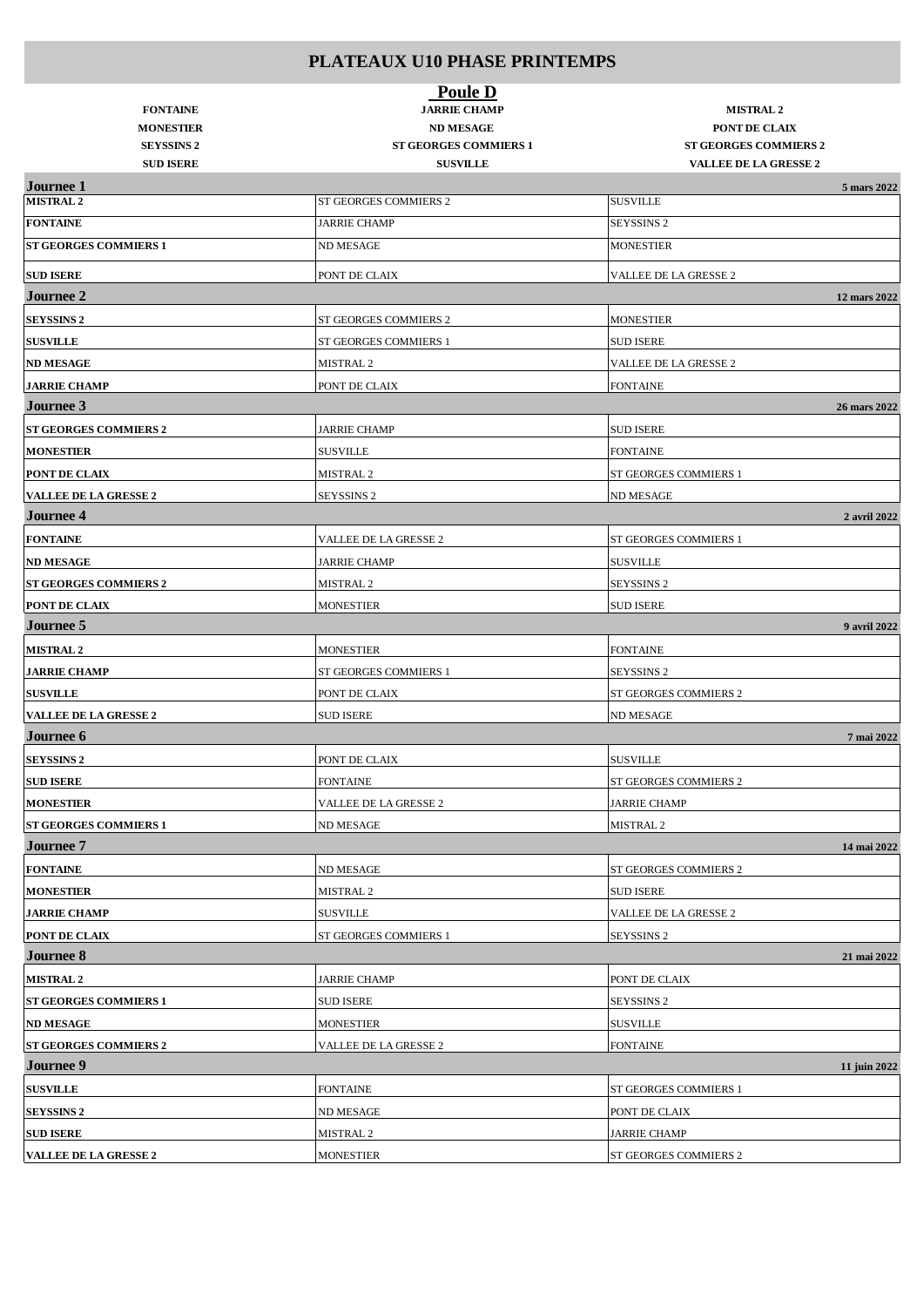|                                    | <b>Poule E</b>                       |                                |              |
|------------------------------------|--------------------------------------|--------------------------------|--------------|
| <b>CHATTE</b>                      | <b>FC 2A 2</b>                       | <b>LA MURETTE 1</b>            |              |
| <b>LA MURETTE 2</b>                | <b>LA SURE</b>                       | <b>MOIRANS</b>                 |              |
| <b>RO CLAIX 1</b>                  | <b>RO CLAIX 2</b>                    | <b>ST MARCELLIN</b>            |              |
| <b>TULLINS</b>                     | <b>VINAY</b>                         | <b>VOREPPE</b>                 |              |
| <b>Journee 1</b><br><b>FC 2A 2</b> | <b>LA MURETTE 2</b>                  | <b>VINAY</b>                   | 5 mars 2022  |
| <b>TULLINS</b>                     | <b>ST MARCELLIN</b>                  | <b>LA SURE</b>                 |              |
| <b>CHATTE</b>                      | LA MURETTE 1                         | RO CLAIX 1                     |              |
|                                    |                                      |                                |              |
| <b>MOIRANS</b>                     | <b>VOREPPE</b>                       | RO CLAIX 2                     |              |
| <b>Journee 2</b>                   |                                      |                                | 12 mars 2022 |
| <b>VOREPPE</b>                     | <b>CHATTE</b>                        | <b>ST MARCELLIN</b>            |              |
| <b>LA MURETTE 1</b>                | <b>FC 2A 2</b>                       | RO CLAIX 2                     |              |
| <b>LA SURE</b>                     | <b>LA MURETTE 2</b>                  | <b>MOIRANS</b>                 |              |
| <b>RO CLAIX 1</b>                  | <b>VINAY</b>                         | <b>TULLINS</b>                 |              |
| <b>Journee 3</b>                   |                                      |                                | 26 mars 2022 |
| <b>ST MARCELLIN</b>                | FC 2A 2                              | <b>MOIRANS</b>                 |              |
| <b>LA MURETTE 2</b>                | <b>TULLINS</b>                       | <b>VOREPPE</b>                 |              |
| <b>RO CLAIX 2</b>                  | <b>CHATTE</b>                        | <b>LA SURE</b>                 |              |
| <b>VINAY</b>                       | <b>LA MURETTE 1</b>                  | <b>RO CLAIX 1</b>              |              |
| <b>Journee 4</b>                   |                                      |                                | 2 avril 2022 |
| <b>VOREPPE</b>                     | RO CLAIX 1                           | <b>FC 2A 2</b>                 |              |
| <b>MOIRANS</b>                     | <b>LA MURETTE 1</b>                  | <b>CHATTE</b>                  |              |
| <b>LA MURETTE 2</b>                | <b>ST MARCELLIN</b>                  | RO CLAIX 2                     |              |
| <b>TULLINS</b>                     | <b>VINAY</b>                         | <b>LA SURE</b>                 |              |
| <b>Journee 5</b>                   |                                      |                                | 9 avril 2022 |
| <b>FC 2A 2</b>                     | <b>CHATTE</b>                        | <b>TULLINS</b>                 |              |
| <b>LA MURETTE 1</b>                | <b>LA SURE</b>                       | <b>VOREPPE</b>                 |              |
| <b>RO CLAIX 1</b>                  | <b>LA MURETTE 2</b>                  | <b>MOIRANS</b>                 |              |
| RO CLAIX 2                         | <b>VINAY</b>                         | <b>ST MARCELLIN</b>            |              |
| <b>Journee 6</b>                   |                                      |                                | 7 mai 2022   |
| <b>LA SURE</b>                     | <b>FC 2A 2</b>                       | RO CLAIX 1                     |              |
|                                    |                                      |                                |              |
| <b>ST MARCELLIN</b>                | <b>LA MURETTE 1</b>                  | <b>TULLINS</b>                 |              |
| <b>CHATTE</b>                      | <b>LA MURETTE 2</b>                  | RO CLAIX 2                     |              |
| <b>VINAY</b>                       | <b>MOIRANS</b>                       | <b>VOREPPE</b>                 |              |
| <b>Journee 7</b>                   |                                      |                                | 14 mai 2022  |
| <b>VOREPPE</b>                     | <b>LA SURE</b>                       | RO CLAIX 1                     |              |
| <b>VINAY</b>                       | RO CLAIX 2                           | <b>LA MURETTE 1</b>            |              |
| <b>LA MURETTE 2</b>                | <b>FC 2A 2</b>                       | <b>TULLINS</b>                 |              |
| <b>CHATTE</b>                      | <b>MOIRANS</b>                       | <b>ST MARCELLIN</b>            |              |
| <b>Journee 8</b>                   |                                      |                                | 21 mai 2022  |
| <b>ST MARCELLIN</b>                | RO CLAIX 1                           | LA MURETTE 2                   |              |
| <b>FC 2A 2</b>                     | <b>VINAY</b>                         | <b>CHATTE</b>                  |              |
| <b>RO CLAIX 2</b>                  | <b>MOIRANS</b>                       | <b>LA SURE</b>                 |              |
| <b>TULLINS</b>                     | <b>LA MURETTE 1</b>                  | <b>VOREPPE</b>                 |              |
| Journee 9                          |                                      |                                | 11 juin 2022 |
| <b>MOIRANS</b>                     | <b>TULLINS</b>                       | RO CLAIX 2                     |              |
| <b>LA SURE</b><br>RO CLAIX 1       | <b>ST MARCELLIN</b><br><b>CHATTE</b> | <b>FC 2A 2</b><br>LA MURETTE 2 |              |
| <b>LA MURETTE 1</b>                | <b>VOREPPE</b>                       | <b>VINAY</b>                   |              |
|                                    |                                      |                                |              |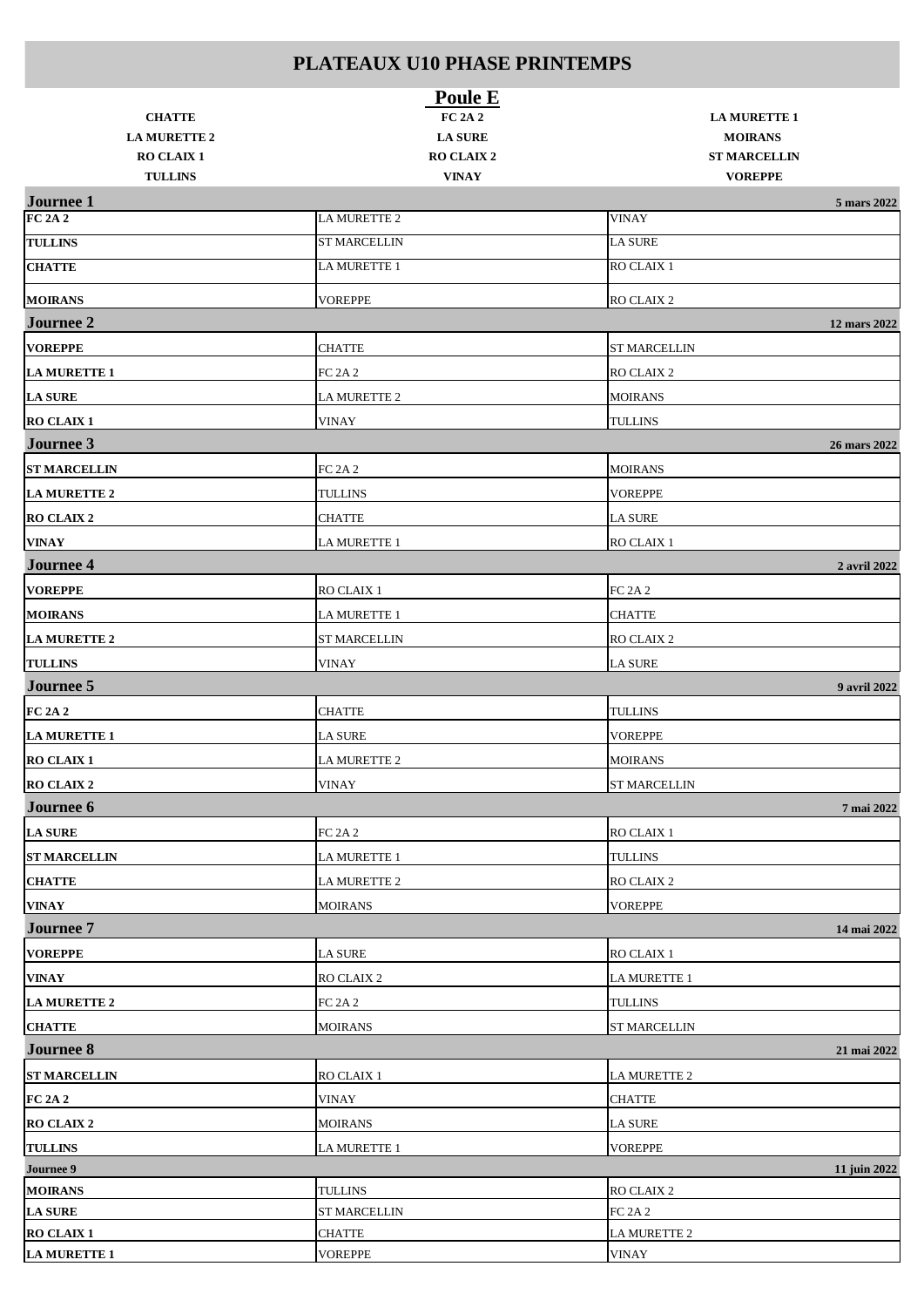|                                            | <b>Poule F</b>                |                                         |  |
|--------------------------------------------|-------------------------------|-----------------------------------------|--|
| <b>BEAUREPAIRE</b><br><b>COTE ST ANDRE</b> | <b>BREZINS</b><br><b>ECBF</b> | <b>CHARVIEU 2</b><br><b>LCA FOOT 38</b> |  |
| <b>LIERS</b>                               | <b>MEYRIE</b>                 | <b>OYEU</b>                             |  |
| <b>ST ANDRE LE GAZ</b>                     | ST GEOIRE EN VALDAINE         | <b>VALLEE DE L'HIEN</b>                 |  |
| <b>Journee 1</b>                           |                               | 5 mars 2022                             |  |
| <b>ECBF</b>                                | <b>BREZINS</b>                | <b>VALLEE DE L'HIEN</b>                 |  |
| <b>MEYRIE</b>                              | LCA FOOT 38                   | <b>OYEU</b>                             |  |
| <b>ST GEOIRE EN VALDAINE</b>               | <b>LIERS</b>                  | <b>CHARVIEU 2</b>                       |  |
| <b>ST ANDRE LE GAZ</b>                     | <b>BEAUREPAIRE</b>            | <b>COTE ST ANDRE</b>                    |  |
| <b>Journee 2</b>                           |                               | 12 mars 2022                            |  |
| <b>LIERS</b>                               | ST ANDRE LE GAZ               | <b>ECBF</b>                             |  |
| <b>OYEU</b>                                | VALLEE DE L'HIEN              | ST GEOIRE EN VALDAINE                   |  |
| <b>CHARVIEU 2</b>                          | LCA FOOT 38                   | <b>BREZINS</b>                          |  |
| <b>BEAUREPAIRE</b>                         | <b>MEYRIE</b>                 | <b>COTE ST ANDRE</b>                    |  |
| Journee 3                                  |                               | 26 mars 2022                            |  |
| <b>LCA FOOT 38</b>                         | <b>ST ANDRE LE GAZ</b>        | ST GEOIRE EN VALDAINE                   |  |
| <b>BREZINS</b>                             | <b>OYEU</b>                   | <b>BEAUREPAIRE</b>                      |  |
| <b>COTE ST ANDRE</b>                       | <b>CHARVIEU 2</b>             | <b>ECBF</b>                             |  |
| <b>VALLEE DE L'HIEN</b>                    | <b>MEYRIE</b>                 | <b>LIERS</b>                            |  |
| <b>Journee 4</b>                           |                               | 2 avril 2022                            |  |
| <b>BREZINS</b>                             | ST ANDRE LE GAZ               | <b>MEYRIE</b>                           |  |
| <b>OYEU</b>                                | <b>COTE ST ANDRE</b>          | <b>LIERS</b>                            |  |
| <b>VALLEE DE L'HIEN</b>                    | LCA FOOT 38                   | <b>BEAUREPAIRE</b>                      |  |
| <b>CHARVIEU 2</b>                          | ST GEOIRE EN VALDAINE         | <b>ECBF</b>                             |  |
| Journee 5                                  |                               | 9 avril 2022                            |  |
| <b>BEAUREPAIRE</b>                         | <b>ECBF</b>                   | LCA FOOT 38                             |  |
| <b>COTE ST ANDRE</b>                       | ST GEOIRE EN VALDAINE         | <b>BREZINS</b>                          |  |
| <b>LIERS</b>                               | <b>OYEU</b>                   | <b>ST ANDRE LE GAZ</b>                  |  |
| <b>MEYRIE</b>                              | <b>CHARVIEU 2</b>             | <b>VALLEE DE L'HIEN</b>                 |  |
| Journee 6                                  |                               | 7 mai 2022                              |  |
| ST GEOIRE EN VALDAINE                      | MEYRIE                        | <b>BEAUREPAIRE</b>                      |  |
| <b>ECBF</b>                                | <b>OYEU</b>                   | <b>CHARVIEU 2</b>                       |  |
| <b>LCA FOOT 38</b>                         | <b>LIERS</b>                  | <b>BREZINS</b>                          |  |
| <b>ST ANDRE LE GAZ</b>                     | VALLEE DE L'HIEN              | <b>COTE ST ANDRE</b>                    |  |
| <b>Journee 7</b>                           |                               | 14 mai 2022                             |  |
| <b>ST GEOIRE EN VALDAINE</b>               | <b>BREZINS</b>                | <b>COTE ST ANDRE</b>                    |  |
| <b>BEAUREPAIRE</b>                         | LIERS                         | <b>CHARVIEU 2</b>                       |  |
| <b>LCA FOOT 38</b>                         | <b>ECBF</b>                   | ST ANDRE LE GAZ                         |  |
| <b>MEYRIE</b>                              | <b>OYEU</b>                   | <b>VALLEE DE L'HIEN</b>                 |  |
| <b>Journee 8</b>                           |                               | 21 mai 2022                             |  |
| <b>BREZINS</b>                             | VALLEE DE L'HIEN              | <b>ST ANDRE LE GAZ</b>                  |  |
|                                            |                               |                                         |  |
| <b>LIERS</b>                               | LCA FOOT 38                   | <b>COTE ST ANDRE</b>                    |  |
| ECBF                                       | <b>MEYRIE</b>                 | ST GEOIRE EN VALDAINE                   |  |
| <b>CHARVIEU 2</b><br><b>Journee 9</b>      | <b>BEAUREPAIRE</b>            | <b>OYEU</b><br>11 juin 2022             |  |
| <b>COTE ST ANDRE</b>                       | <b>ECBF</b>                   | <b>MEYRIE</b>                           |  |
| ST ANDRE LE GAZ                            | <b>CHARVIEU 2</b>             | <b>BEAUREPAIRE</b>                      |  |
| <b>OYEU</b>                                | <b>BREZINS</b>                | <b>LIERS</b>                            |  |
| <b>VALLEE DE L'HIEN</b>                    | LCA FOOT 38                   | ST GEOIRE EN VALDAINE                   |  |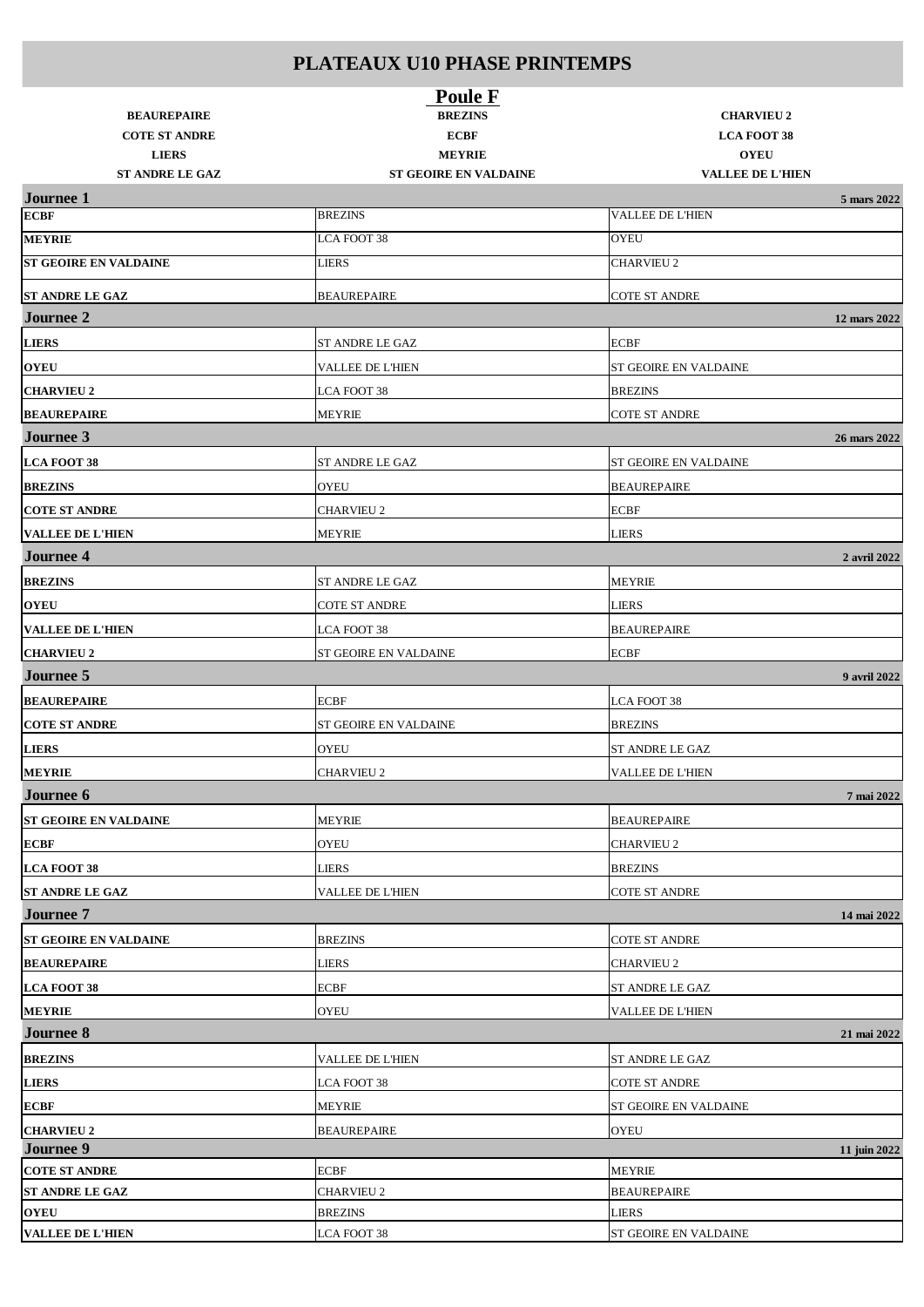| <b>BALMES NI</b><br><b>CHARVIEU</b><br><b>DOLOMIEU</b><br><b>TOUR ST CLAIR 2</b> | <b>Poule G</b><br><b>BOURGOIN1</b><br><b>CREYS MORESTEL 1</b><br><b>DOMARIN</b><br><b>VALLEE DU GUIERS 1</b> | <b>CESSIEU</b><br><b>CREYS MORESTEL 2</b><br><b>MOS 3R1</b><br><b>VALLEE DU GUIERS 2</b> |              |
|----------------------------------------------------------------------------------|--------------------------------------------------------------------------------------------------------------|------------------------------------------------------------------------------------------|--------------|
| <b>Journee 1</b><br><b>MOS 3R1</b>                                               | <b>CREYS MORESTEL 2</b>                                                                                      | <b>BALMES NI</b>                                                                         | 5 mars 2022  |
| <b>DOLOMIEU</b>                                                                  | <b>CESSIEU</b>                                                                                               | TOUR ST CLAIR 2                                                                          |              |
| <b>DOMARIN</b>                                                                   | <b>CREYS MORESTEL 1</b>                                                                                      | <b>VALLEE DU GUIERS 1</b>                                                                |              |
|                                                                                  |                                                                                                              |                                                                                          |              |
| <b>BOURGOIN1</b>                                                                 | <b>CHARVIEU</b>                                                                                              | <b>VALLEE DU GUIERS 2</b>                                                                |              |
| <b>Journee 2</b>                                                                 |                                                                                                              |                                                                                          | 12 mars 2022 |
| <b>CHARVIEU</b>                                                                  | <b>DOMARIN</b>                                                                                               | <b>CESSIEU</b>                                                                           |              |
| <b>CREYS MORESTEL 1</b>                                                          | MOS 3R 1                                                                                                     | <b>VALLEE DU GUIERS 2</b>                                                                |              |
| <b>TOUR ST CLAIR 2</b>                                                           | <b>CREYS MORESTEL 2</b>                                                                                      | <b>BOURGOIN1</b>                                                                         |              |
| <b>VALLEE DU GUIERS 1</b>                                                        | <b>BALMES NI</b>                                                                                             | <b>DOLOMIEU</b>                                                                          |              |
| Journee 3                                                                        |                                                                                                              |                                                                                          | 26 mars 2022 |
| <b>CESSIEU</b>                                                                   | <b>MOS 3R 1</b>                                                                                              | <b>BOURGOIN1</b>                                                                         |              |
| <b>CREYS MORESTEL 2</b>                                                          | <b>DOLOMIEU</b>                                                                                              | <b>CHARVIEU</b>                                                                          |              |
| <b>VALLEE DU GUIERS 2</b>                                                        | <b>DOMARIN</b>                                                                                               | TOUR ST CLAIR 2                                                                          |              |
| <b>BALMES NI</b>                                                                 | <b>CREYS MORESTEL 1</b>                                                                                      | <b>VALLEE DU GUIERS 1</b>                                                                |              |
| <b>Journee 4</b>                                                                 |                                                                                                              |                                                                                          | 2 avril 2022 |
| <b>CHARVIEU</b>                                                                  | VALLEE DU GUIERS 1                                                                                           | <b>MOS 3R 1</b>                                                                          |              |
| <b>BOURGOIN1</b>                                                                 | <b>CREYS MORESTEL 1</b>                                                                                      | <b>DOMARIN</b>                                                                           |              |
| <b>CREYS MORESTEL 2</b>                                                          | <b>CESSIEU</b>                                                                                               | <b>VALLEE DU GUIERS 2</b>                                                                |              |
| <b>DOLOMIEU</b>                                                                  | <b>BALMES NI</b>                                                                                             | TOUR ST CLAIR 2                                                                          |              |
| <b>Journee 5</b>                                                                 |                                                                                                              |                                                                                          | 9 avril 2022 |
| <b>MOS 3R1</b>                                                                   | <b>DOMARIN</b>                                                                                               | <b>DOLOMIEU</b>                                                                          |              |
| <b>CREYS MORESTEL 1</b>                                                          | TOUR ST CLAIR 2                                                                                              | <b>CHARVIEU</b>                                                                          |              |
| <b>VALLEE DU GUIERS 1</b>                                                        | <b>CREYS MORESTEL 2</b>                                                                                      | <b>BOURGOIN1</b>                                                                         |              |
| VALLEE DU GUIERS 2                                                               | <b>BALMES NI</b>                                                                                             | <b>CESSIEU</b>                                                                           |              |
| <b>Journee 6</b>                                                                 |                                                                                                              |                                                                                          | 7 mai 2022   |
| <b>TOUR ST CLAIR 2</b>                                                           | <b>MOS 3R 1</b>                                                                                              | <b>VALLEE DU GUIERS 1</b>                                                                |              |
| <b>CESSIEU</b>                                                                   | <b>CREYS MORESTEL 1</b>                                                                                      | <b>DOLOMIEU</b>                                                                          |              |
| <b>DOMARIN</b>                                                                   | <b>CREYS MORESTEL 2</b>                                                                                      | <b>VALLEE DU GUIERS 2</b>                                                                |              |
| <b>BALMES NI</b>                                                                 | <b>BOURGOIN 1</b>                                                                                            | <b>CHARVIEU</b>                                                                          |              |
| <b>Journee 7</b>                                                                 |                                                                                                              |                                                                                          | 14 mai 2022  |
| <b>CHARVIEU</b>                                                                  | TOUR ST CLAIR 2                                                                                              | <b>VALLEE DU GUIERS 1</b>                                                                |              |
| <b>BALMES NI</b>                                                                 | <b>VALLEE DU GUIERS 2</b>                                                                                    | <b>CREYS MORESTEL 1</b>                                                                  |              |
|                                                                                  |                                                                                                              |                                                                                          |              |
| <b>CREYS MORESTEL 2</b>                                                          | MOS 3R 1                                                                                                     | <b>DOLOMIEU</b>                                                                          |              |
| <b>DOMARIN</b><br><b>Journee 8</b>                                               | <b>BOURGOIN 1</b>                                                                                            | <b>CESSIEU</b>                                                                           |              |
|                                                                                  |                                                                                                              |                                                                                          | 21 mai 2022  |
| <b>CESSIEU</b>                                                                   | <b>VALLEE DU GUIERS 1</b>                                                                                    | <b>CREYS MORESTEL 2</b>                                                                  |              |
| <b>MOS 3R1</b>                                                                   | <b>BALMES NI</b>                                                                                             | <b>DOMARIN</b>                                                                           |              |
| <b>VALLEE DU GUIERS 2</b>                                                        | <b>BOURGOIN 1</b>                                                                                            | TOUR ST CLAIR 2                                                                          |              |
| <b>DOLOMIEU</b>                                                                  | <b>CREYS MORESTEL 1</b>                                                                                      | <b>CHARVIEU</b>                                                                          |              |
| Journee 9                                                                        |                                                                                                              |                                                                                          | 11 juin 2022 |
| <b>BOURGOIN1</b><br><b>TOUR ST CLAIR 2</b>                                       | <b>DOLOMIEU</b><br><b>CESSIEU</b>                                                                            | <b>VALLEE DU GUIERS 2</b><br><b>MOS 3R 1</b>                                             |              |
| <b>VALLEE DU GUIERS 1</b>                                                        | <b>DOMARIN</b>                                                                                               | <b>CREYS MORESTEL 2</b>                                                                  |              |
| <b>CREYS MORESTEL 1</b>                                                          | <b>CHARVIEU</b>                                                                                              | <b>BALMES NI</b>                                                                         |              |